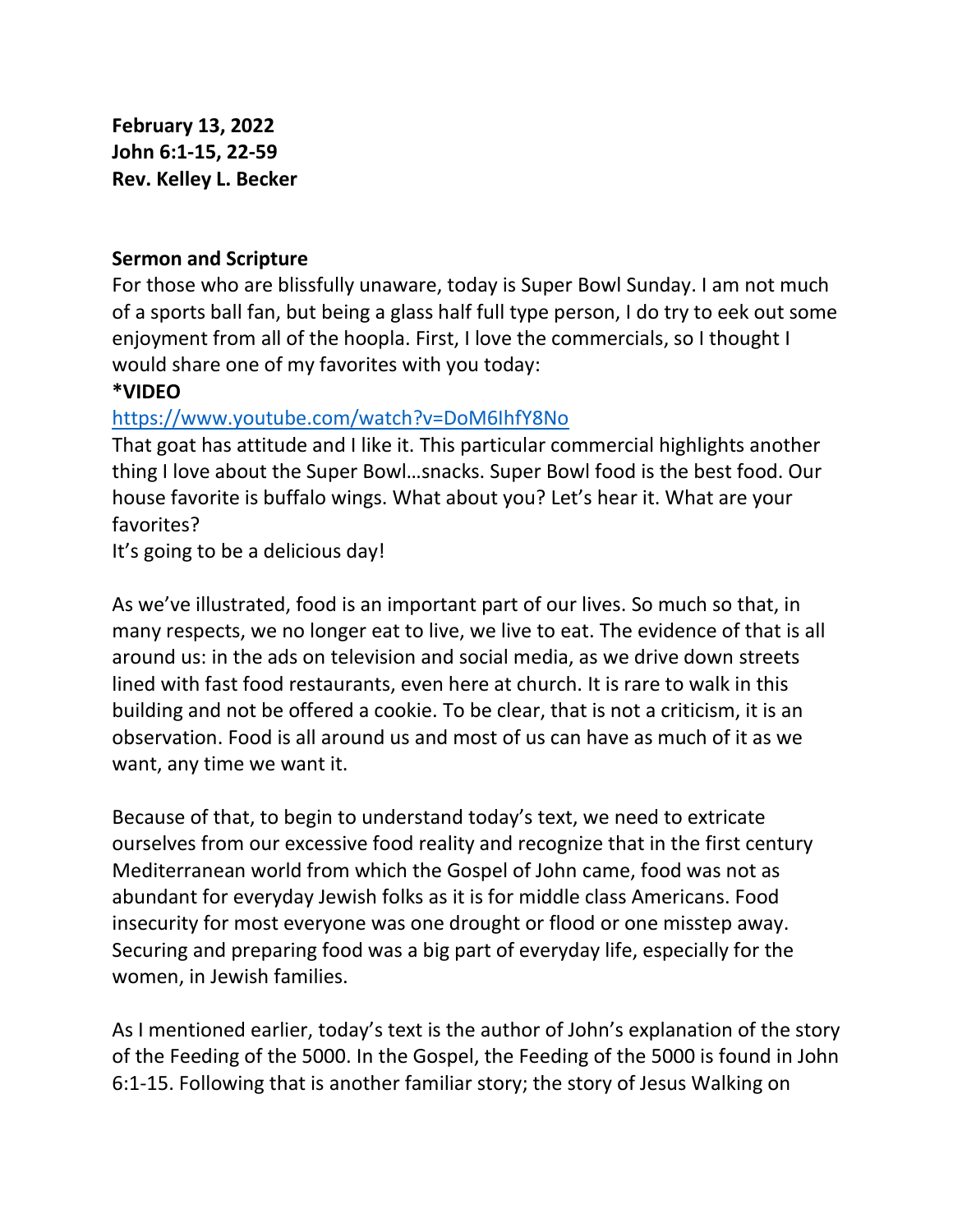Water in John 6:16-21. These two stories are always together in the gospels (except in Luke because Jesus does not walk on water in that Gospel). The reason the gospel authors put the stories together is that both are "Moses stories" that parallel stories found in the Hebrew Bible, specifically in the exodus narrative sequence. In a bit, I will talk more about how Moses looms large in the interpretation of the text. And so, it is following both of those "sign stories" that the Jesus' explanation picks up. It's a bit long, so I've asked Anna to read the text and I will add my own comments along the way.

## This is John 6:25-51:

**<sup>25</sup>**When they (they is the crowd he had fed the day before) found him on the other side of the sea, they said to him, "Rabbi, when did you come here?" **<sup>26</sup>** Jesus answered them, "Very truly, I tell you, you are looking for me, not because you saw signs, but because you ate your fill of the loaves. **<sup>27</sup>**Do not work for the food that perishes, but for the food that endures for eternal life, which the Son of Man will give you. For it is on him that God the Father has set his seal."

*Jesus was basically saying, "You are only looking for me because I made your bellies full yesterday. You should be looking for me because I have something you need and, unlike physical bread, it will not get moldy; it will last."*

**<sup>28</sup>** Then they said to him, "What must we do to perform the works of God?" **<sup>29</sup>** Jesus answered them, "This is the work of God, that you believe in him whom he has sent." **<sup>30</sup>** So they said to him, "What sign are you going to give us then, so that we may see it and believe you? What work are you performing? **<sup>31</sup>**Our ancestors ate the manna in the wilderness; as it is written, 'He gave them bread from heaven to eat.'"

*Let me say this: the crowd was right there when Jesus fed all of them with a few loaves of bread and some fish. Yet they are asking Jesus for a sign before they believe in him. They are like, "That manna that fell from the sky was cool. How about a little bread from heaven for us, you know, like Moses brought our people?"*

**<sup>32</sup>** Then Jesus said to them, "Very truly, I tell you, it was not Moses who gave you the bread from heaven, but it is my Father who gives you the true bread from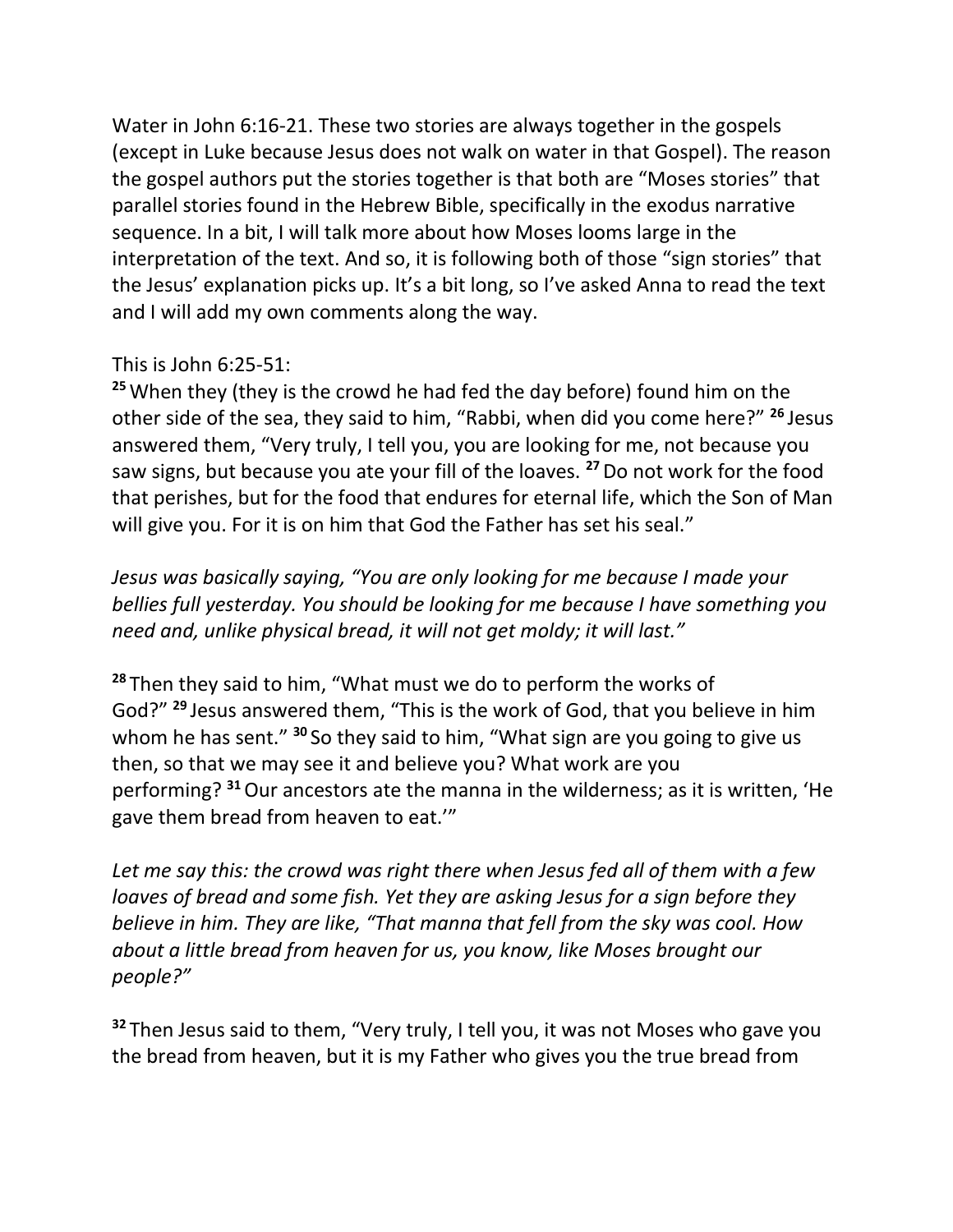heaven. **<sup>33</sup>** For the bread of God is that which comes down from heaven and gives life to the world." **<sup>34</sup>** They said to him, "Sir, give us this bread always."

**<sup>35</sup>** Jesus said to them, "I am the bread of life. Whoever comes to me will never be hungry, and whoever believes in me will never be thirsty. **<sup>36</sup>** But I said to you that you have seen me and yet do not believe. **<sup>37</sup>** Everything that the Father gives me will come to me, and anyone who comes to me I will never drive away; **<sup>38</sup>** for I have come down from heaven, not to do my own will, but the will of him who sent me. **<sup>39</sup>** And this is the will of him who sent me, that I should lose nothing of all that he has given me, but raise it up on the last day. **<sup>40</sup>** This is indeed the will of my Father, that all who see the Son and believe in him may have eternal life; and I will raise them up on the last day."

**<sup>41</sup>** Then the Jews began to complain about him because he said, "I am the bread that came down from heaven."

*Just a reminder that when the author of John refers to "the Jews," he is talking about the Jewish leaders who were responsible for John's community being ostracized for what they believed about Jesus. John's community was Jewish. It would be dangerous and inappropriate to use this text to further Anti-Semitic ideology.*

**<sup>42</sup>** They (the Jewish leaders) were saying, "Is not this Jesus, the son of Joseph, whose father and mother we know? How can he now say, 'I have come down from heaven'?" **<sup>43</sup>** Jesus answered them, "Do not complain among yourselves. **<sup>44</sup>**No one can come to me unless drawn by the Father who sent me; and I will raise that person up on the last day. **<sup>45</sup>** It is written in the prophets, 'And they shall all be taught by God.' Everyone who has heard and learned from the Father comes to me. <sup>46</sup> Not that anyone has seen the Father except the one who is from God; he has seen the Father. **<sup>47</sup>** Very truly, I tell you, whoever believes has eternal life.

*Eternal life in the Gospel of John is the presence of God, having a relationship with God. This is not a promise of heaven with streets of gold and angels floating on clouds and playing the harp. It is the promise that we are in the presence of God, right now and will continue to be in the future.*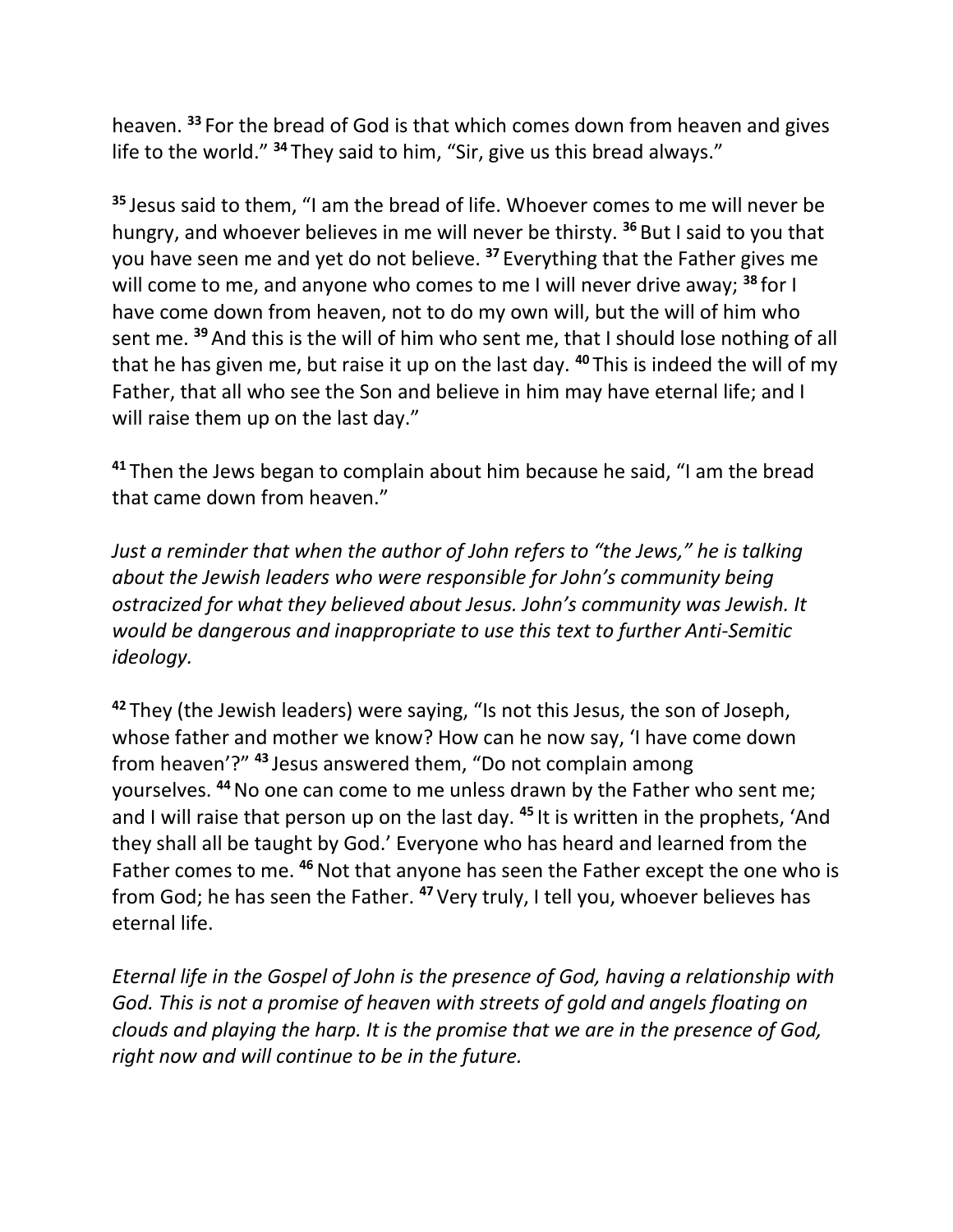And finally, Jesus says: **<sup>48</sup>** I am the bread of life. **<sup>49</sup>** Your ancestors ate the manna in the wilderness, and they died. **<sup>50</sup>** This is the bread that comes down from heaven, so that one may eat of it and not die. **<sup>51</sup>** I am the living bread that came down from heaven. Whoever eats of this bread will live forever; and the bread that I will give for the life of the world is my flesh."

*This is a literary foreshadow that Jesus will eventually give up his physical being, his body, because of what he came to reveal about God to the world: "…and the Word became flesh and lived among us."*

Thank you, Anna, for giving the folks a break from my voice. That's a lot.

Once again, we find Jesus having a conversation with people who had questions. And Jesus, bless his heart, did his best to answer them, but at times he seems to be talking in puzzles which is why the Gospel of John is tough for a lot of us. It's important to note, again, that the voice of Jesus is at the mercy of the writer of the Gospel of John who is writing for a community of Jewish mystics. This is not the kind of writing we can treat like Joe Friday in Dragnet, "Just the facts, Ma'am." There are no facts here. This is not a historical depiction of an actual event. This story is full of symbols, metaphors, and not so obvious connections. As is the case with a lot of the stories in John, there is not enough time to unravel it all in one sermon, so we will be left with questions.

In fact, if we were to continue reading past verse 51, Jesus' discourse would get even farther afield and we would eventually read in verse 66, "Because of this many of his disciples turned back and no longer went about with him." The painting on the screen is a depiction of that decision by some of the disciples. You can see that the ones who walked away are painted in darkness. Darkness, in the Gospel of John always represents unbelief, like in the story of…..? Nic @ Night. All of this to say, if this text confuses you, you are in good company.

The text begins with Jesus being found by the crowd he had fed the day before. Jesus' first words to them draw attention to the crowd's misinterpretation of the event.

Spoiler alert: This sign was not about Jesus magically multiplying bread and fish for the crowd. Jesus was not a magician.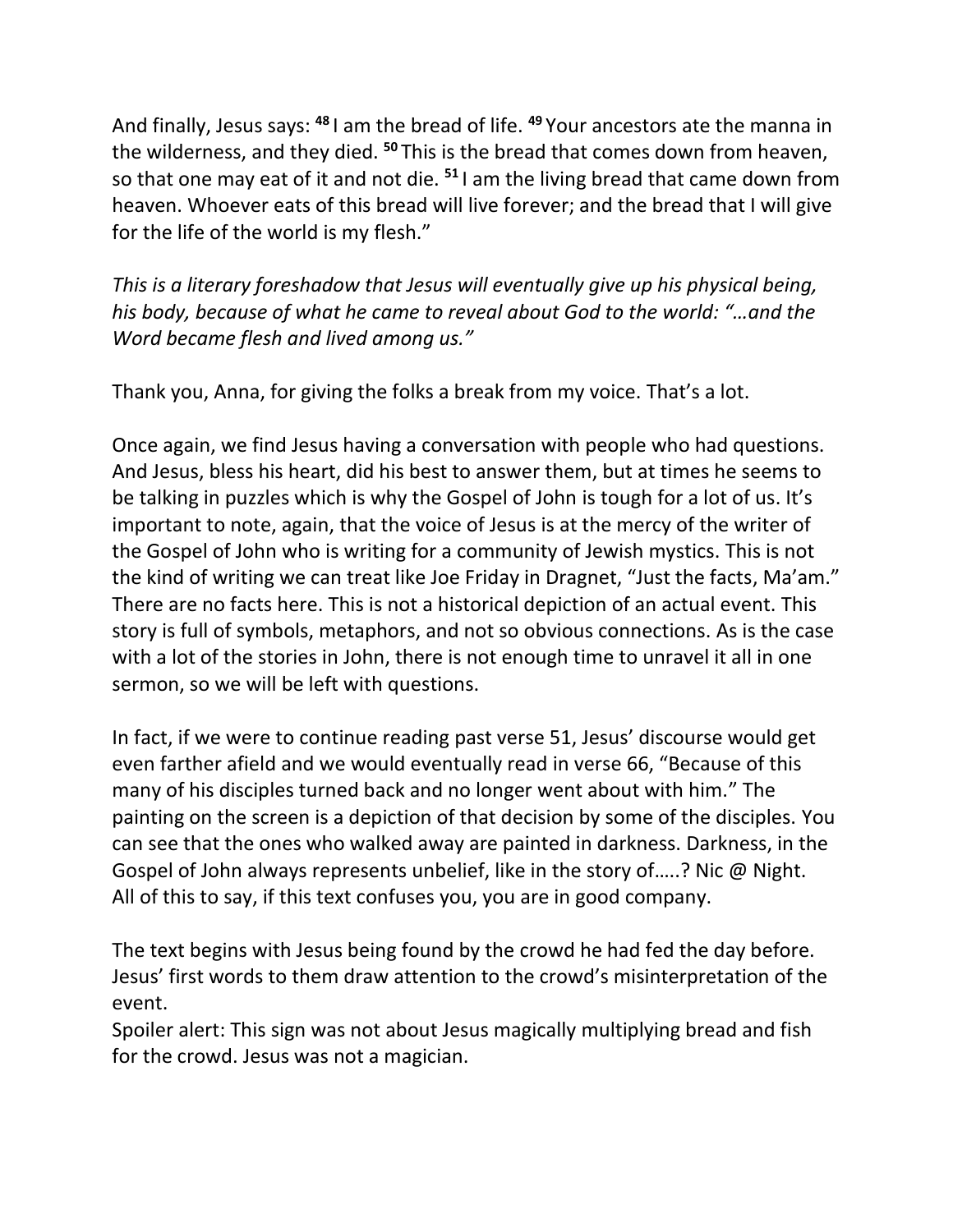That the crowd continued to ask for a sign from Jesus makes room in the narrative for the author's explanation of the sign.

Remember when I said that both the Feeding of the 5000 and the Jesus Walking on Water stories are Moses stories? You are probably asking, "How can that be? Moses isn't even featured in the stories." Let me explain. These stories parallel two of the most dramatic Moses stories. Any guesses which ones they are?

- Moses parting the Red Sea during the exodus
- Manna for the Israelites wandering in the wilderness

Both are survival stories. God, through Moses, saved the Israelites from death at the hands of the Egyptians by parting the Red Sea when they were being pursued by the Egyptian army. And afterward, God, through Moses, saved the Israelites from starvation with food dropped from the sky.

In John 31-34, the crowd clearly preferring the manna miracle to what they had experienced said to Jesus, "Our ancestors ate the manna in the wilderness…And Jesus said, "Very truly, I tell you, it was not Moses who gave you the bread from heaven, but it is my Father who gives you the true bread from heaven." In other words, Moses wasn't a magician either. God does the cool things and most of the time, God does them through people.

Jesus continues, "For the bread of God is that which comes down from heaven and gives life to the world." And the people said, "Sir, give us this bread always." The crowd went from demanding a sign to recognizing that there was something familiar about this, like this had happened to their people before. What if Jesus possessed the power that the God of Moses possessed, not the power Moses possessed, the power God possessed? I mean…he fed a hungry crowd in the wilderness, and he had some effect on the properties of water. He walked on it and God, through Moses, parted it.

Jesus confirmed for the crowd the bread was provided by God and he offered two more unique features of the bread…it gives LIFE (capital LIFE, life abundant) and it is for the world. The mention of the world here is neat because at this point in the conversation, his conversation partner is not Jewish leaders or his disciples, but the crowd. The crowd is the world…the world referred to in John 3:16, "For God so loved the world…" The Feeding of the 5000 is a sign of God's abundant love for the world. What does abundant love look like, even taste like? Warm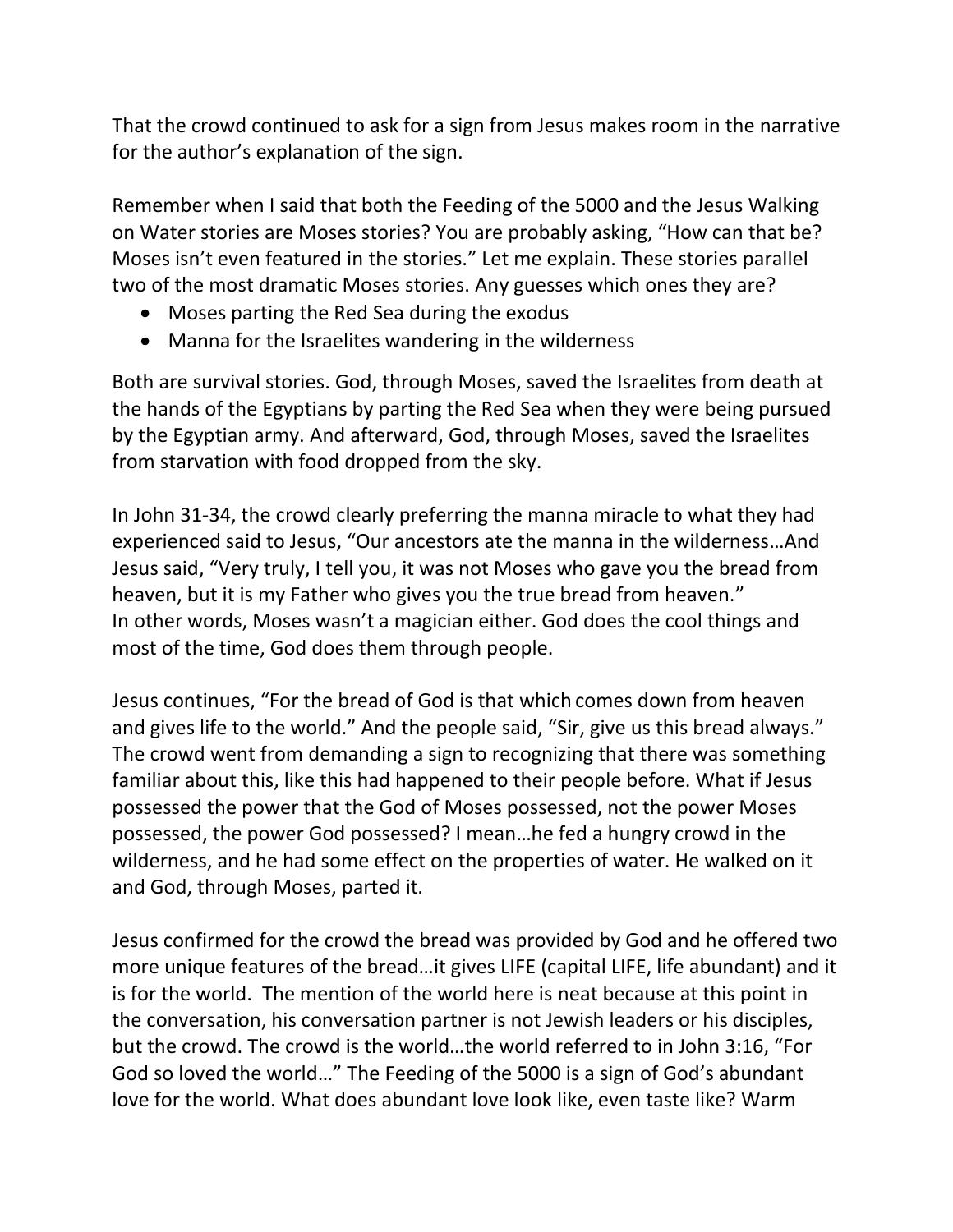fresh bread that never runs out. It's kind of like the wine that never ran out at the wedding in Cana, only better...because it's bread.

"I am the Bread of Life," is the first of seven predicated I AM statements in this Gospel. Each one of them invite us to imagine how we are or could be connected to Jesus. Jesus went on, "Whoever comes to me with never be hungry, and whoever believes in me will never be thirsty." Recall that in addition to manna, God, through Moses, also provided water from a rock for the wilderness wanderers in Exodus. Luther Seminary's Dr. Karoline Lewis writes, "That which God provided for God's people in the wilderness, Jesus now offers to the crowd. Jesus is able to give what God gives. Bread and water are quite literally bread and water, but they also represent life, especially life in the midst of dire circumstances."

Again, remembering the situation into which this text was written is key. It is not an overflowing grocery cart or all you can eat buffet that represented abundance to John's community. It was, quite simply, bread and water which symbolized abundant life and what Jesus was saying to the crowd, to this Gospel's original audience, and to all of us is that abundant life with God is not a far off in the future, if you do all the right things promise, but a present reality, right here and right now.

I said earlier that each sign in this Gospel points to something the author wanted his audience to believe about Jesus. In this text, Jesus even kind of scolds the crowd for seeing the sign yet not believing. But, not believing what? The Gospel writer wanted his readers to know, without a doubt, that when someone encounters Jesus, they encounter God. To believe in Jesus as the Bread of Life is primarily to acknowledge the relationship between God and God's people. You see, the bread from heaven was provided for the Israelites whom God loved and never abandoned. In the wilderness God was present, providing for God's people. To believe in Jesus as the bread from heaven, the Bread of Life, is to recognize that relationship. It is to believe in the relationship and what the relationship means, both then and now.

One of the ways we talk about that relationship in our tradition is through communion, which is also heavily rooted in symbolism. My desire any time we use symbols in worship is that I explain what I mean when I talk about them, not